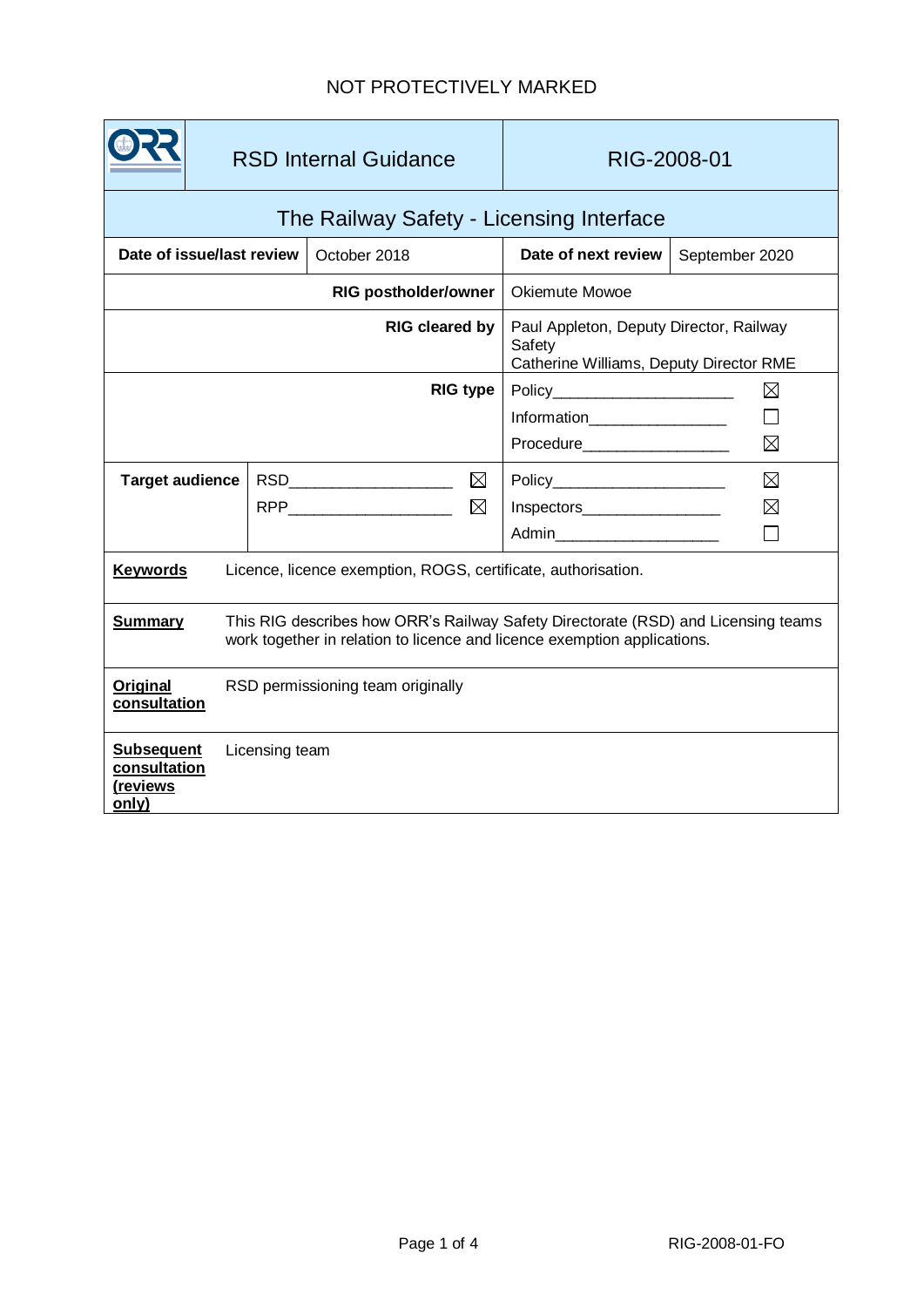## **Detail INTRODUCTION**

1. Operators of railway assets in Great Britain must normally be authorised, by an ORR **licence** or a **licence exemption**. Licensing work is undertaken by the licensing team. The requirement to have a licence or licence exemption is in addition to other legal and contractual requirements, such as those under health and safety law.

2. In assessing whether to grant a licence or licence exemption, licensing case officers investigate whether an operator is fit to operate a railway asset. The licensing team will not normally grant a licence or licence exemption if there are relevant safety concerns. They rely on advice from Railway Safety Directorate (RSD) to determine if the safety competence criterion is met. This RGD sets out how the licensing team & RSD work together.

#### **BACKGROUND**

3. The licensing system is based on:

- The Railway (Licensing of Undertakings) Regulations 2005 which covers most freight and passenger train services.
- The Railways Act 1993 covers the operators of other railway assets, such as other trains (including maintenance vehicles), networks, stations and light maintenance depots.

4. The legislation sets out four criteria for ORR to consider when deciding whether to grant a licence to a freight or passenger train operator. These are insurance, good repute, financial fitness, and professional competence (for which we read safety competence). In assessing competence we recognise that there is separate, specialised legislation dealing with railway safety, so the licensing team needs to work with RSD.

## **LICENSING APPLICATIONS: GENERAL PROCESS**

6. When a new **licence** application is received, the licensing case officer will contact the RSD account holder (or other relevant inspector) to briefly outline the application received, and check that there is a common understanding of what the applicant is proposing to do. The licence application form contains a set of questions which relate to safety competence. The case officer will forward the responses provided by the applicant to the relevant inspector for information.

7. The inspector may consider the information provided by the applicant in the form regarding any obligations for the proposed operations under Part 2 (Safety Management, Certification and Authorisation) of the Railways and Other Guided Transport Systems (Safety) Regulations 2006 (ROGS). The inspector may want to contact the applicant directly to clarify what they need to do and the likely timescales, especially if the applicant has misunderstood their safety obligations. In complex cases, this might involve a wider discussion with policy and legal colleagues within ORR, for example where interfaces between mainline and non-mainline operations are not clear.

## **WHERE ROGS CERTIFICATION/AUTHORISATION IS NEEDED**

8. Licensing casework can include new TOC franchises, open access operators or freight companies. These operators will normally need to have an appropriate safety certificate, and/or safety authorisation under Part 2 of ROGS, and once they do, this will be taken as sufficient evidence that the applicant has satisfied the licensing safety competence criteria.

9. The licensing process includes a 28-day statutory consultation. Before the licensing case officer starts this consultation, they will normally need the relevant inspector to confirm that either (a) the applicant has any necessary ROGS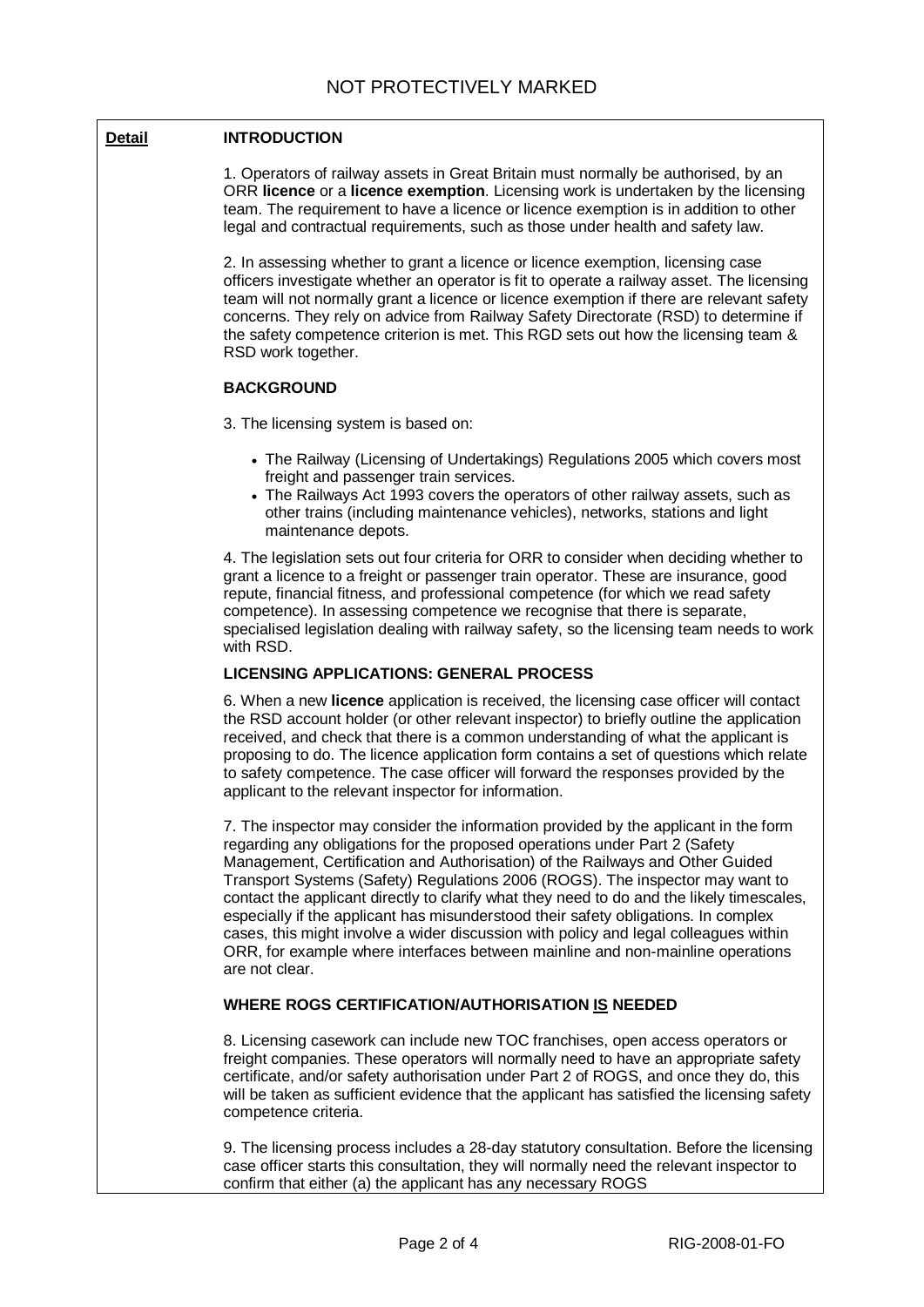certification/authorisation covering the proposed operations, or (b) that work is progressing and the account holder or inspector expects the applicant to obtain the necessary certification/authorisation in due course.

10. ORR will not normally grant a licence until an inspector has confirmed the applicant has got the necessary ROGS certification/authorisation.

11. Normally needing a mainline ROGS certificate or authorisation is a marker that a licence is more appropriate than an exemption.

#### **WHERE ROGS CERTIFICATION/AUTHORISATION IS NOT NEEDED**

12. Applicants may qualify for a licence exemption rather than a licence, here the test is slightly different. Licence exemptions have few or no conditions and tend to be issued where there is no need for the operator to participate in national arrangements (for example, ticketing), and typically occurs when a ROGS certificate or authorisation is not needed.

13. Licensing case officers will send a copy of the licence exemption form to the relevant RSD head of inspection/principal inspector. S/he then decides, reflecting their own business plan and priorities, whether their team will initiate any health and safety work or inspections. The licensing team DO NOT require an inspection or site visit, a report on the information available is usually sufficient for their purposes. The RSD contact should acknowledge receipt and let the licensing case officer know if any action is proposed. Providing the relevant inspector doesn't raise any issues, and assuming there are no other outstanding issues, the case officer can start the statutory consultation.

14. Licence exemption forms usually only have basic questions about health and safety matters. RSD inspectors may contact the applicant directly to clarify what they need to do and the likely timescales, especially if there is any apparent confusion from the forms about what safety clearances are required.

15. Examples of licence exemption cases, where no ROGS certificate or authorisation is needed (although compliance with a ROGS safety management system may still be required), include:

- an infrastructure maintenance contractor applying for a licence exemption covering their maintenance train operations within possessions;
- a rail maintenance company applying for a licence exemption for a new light maintenance depot;
- a port authority applying for a licence exemption authorising the operation of new networks in ports and harbours; and
- a new heritage railway or an established heritage railway that wants to extend its operations.

16. If the RSD contact has a reason to believe that the operator should not be authorised by way of a licence exemption, this should be discussed with the licensing case officer. For example, the applicant may have misunderstood its obligations and a ROGS certificate/authorisation is needed, also suggesting that a licence is more appropriate than a licence exemption.

17. While the granting of a licence exemption is different to getting necessary safety approvals, we do not normally grant licensing permissions if there are outstanding concerns about the safety of rail operations. The relevant inspector can also advise the licensing case officer if there are any particular safety messages it should reinforce in its dealings with the applicant.